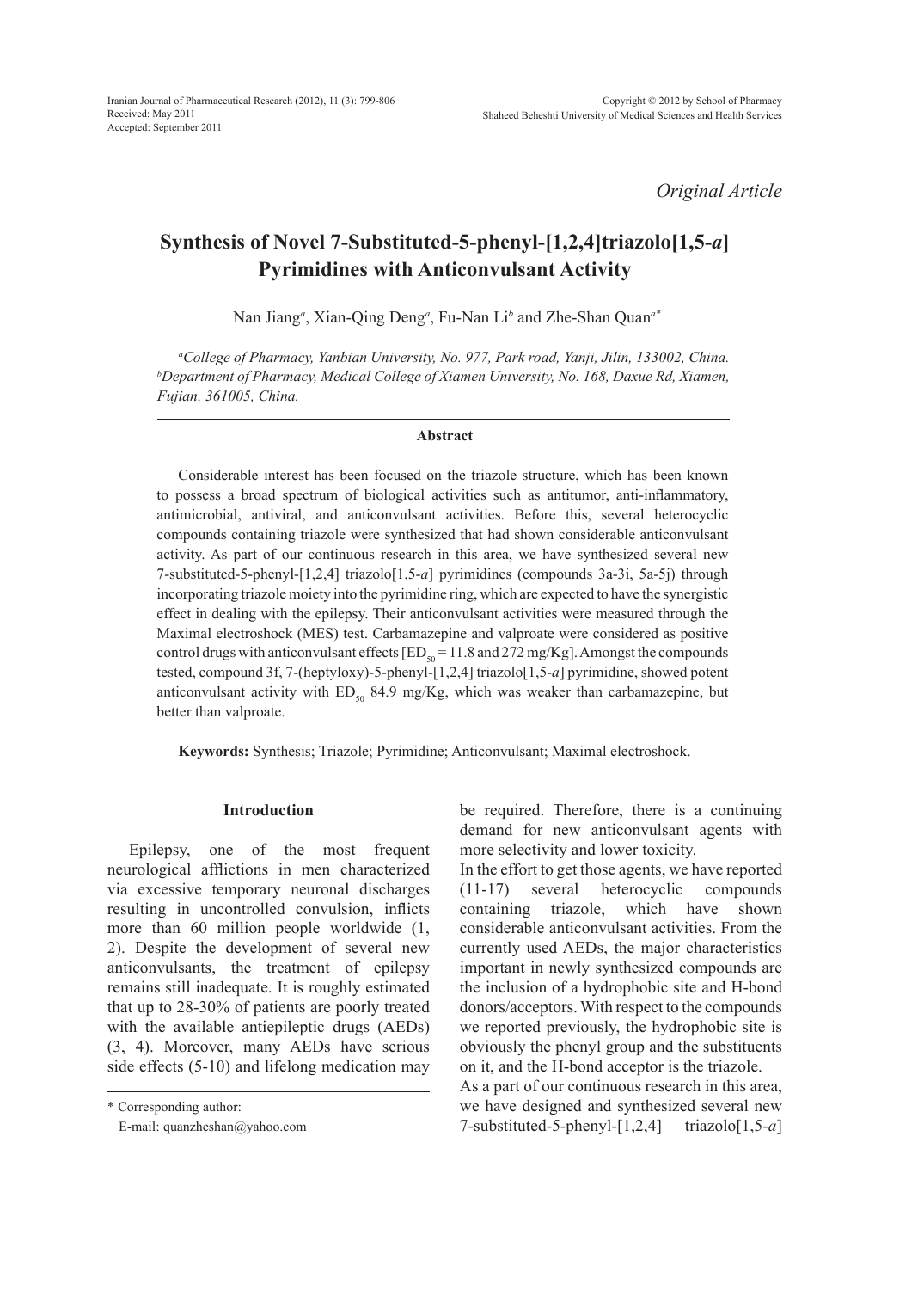

**3a** R = Et, **b** R = Pr, **c** R = Bu, **d** R = Pent, **e** R = Hex, **f** R = Hept, **g** R = Oct, **h** R = Dodec, **i** R = Tetradec **5a** R = 2-F, **b** R = 2-Cl, **c** R = 3-Cl, **d** R = 4-Cl, **e** R = 2,4-2Cl, **f** R = 4-Br, **g** R = 2-CH3, **h** R = 3-CH3, **i** R = 4-CH3, **j** R = 2-OCH3

**Figure 1.** The synthesis route of target compounds.

pyrimidines (compound 3a-3i, 5a-5j) through incorporating triazole moiety into the pyrimidine ring, which are expected to have the synergistic effect in dealing with the epilepsy. In this series of compounds, the 5th position phenyl group and the  $7<sup>th</sup>$  position substitutes is the hydrophobic site, which could contribute to the traverse blood-brain barrier and also the H-bond acceptor is still the triazole.

New compounds were synthesized according to Figure 1. The reaction of 1-phenylpentane-1,3-dione (1) with 2*H*-1,2,4-triazol-3-amine under 160°C afforded  $5$ -phenyl- $[1,2,4]$ triazolo[1,5-a]pyrimidin-7-ol (2). The alkylation of compound 2 with appropriate alkyl bromide in Dimethylformamide (DMF) in the presence of NaOH and KI at 80°C afforded 7-alkoxy-5-phenyl-[1,2,4]triazolo[1,5-a]pyrimidine derivatives (compound 3a-3i). Compound 4 was obtained by means of boiling compound 3 with excessive  $POCl<sub>3</sub>$ . The refluxing of compound 4 with appropriate substituted phenol in acetonitrile in the presence of sodium hydroxide gave substituted 7-phenoxy-5-phenyl-[1,2,4] triazolo[1,5-a] pyrimidine derivatives (compound 5a-5j) (Figure 1).

The anticonvulsant activity of synthesized compounds was determined through the maximal electroshock seizure (MES), which is one of the animal seizure models most widely used in the search for new AEDs (18).

#### **Experimental**

Preparation of compounds

## *5-Phenyl-[1,2,4]triazolo[1,5-a]pyrimidin-7-ol (compound 2)*

The 1-phenylpentane-1,3-dione (compound 1) (3.00 g, 15.6 mmol) and 2*H*-1,2,4-triazol-3-amine  $(2.00 \text{ g}, 23.8 \text{ mmol})$  were reacted at  $160^{\circ}$ C for 2 h with no solvent. After cooling, the mixture was filtered and washed with dichloromethane to afford compound 2 in 92% yield. M.p. 201-203°C, IR (KBr) cm-1: 1616 (C=N), 1537 (C=C), 1194 (N–N). MS m/z 213 (M+1). <sup>1</sup>H-NMR (DMSO- $d_6$ , 300 MHz) δ 6.35 (s, 1H, H-6), 7.48 (s, 1H, -OH), 7.53-7.55 (m, 3H, Ph-H), 7.89-7.93 (m, 2H, Ph-H), 8.38 (s, 1H, H-2). Anal.Calcd. for  $C_{11}H_8N_4O$ : C, 62.26; H, 3.80; N, 26.40. Found: C, 62.12; H, 3.65; N, 26.56.

## *7-Chloro-5-phenyl-[1,2,4]triazolo[1,5-a] pyrimidine (compound 4)*

Compound 2 (1.00 g, 4.72 mmol) were placed into a 100 mL round-bottomed flask containing  $30 \text{ mL of } P OCl<sub>3</sub>$  equipped with a reflux condenser connected with a drying tube. The mixture was stirred and heated at 100°C for 3 h. Then, most of the solvent was removed under reduced pressure and the mixture was poured into ice-water. The precipitate was filtered and washed with water and recrystallized from  $CH_3CO_2C_2H_5$  to afford compound 4 in 85% yield. M.p. 146-148°C, IR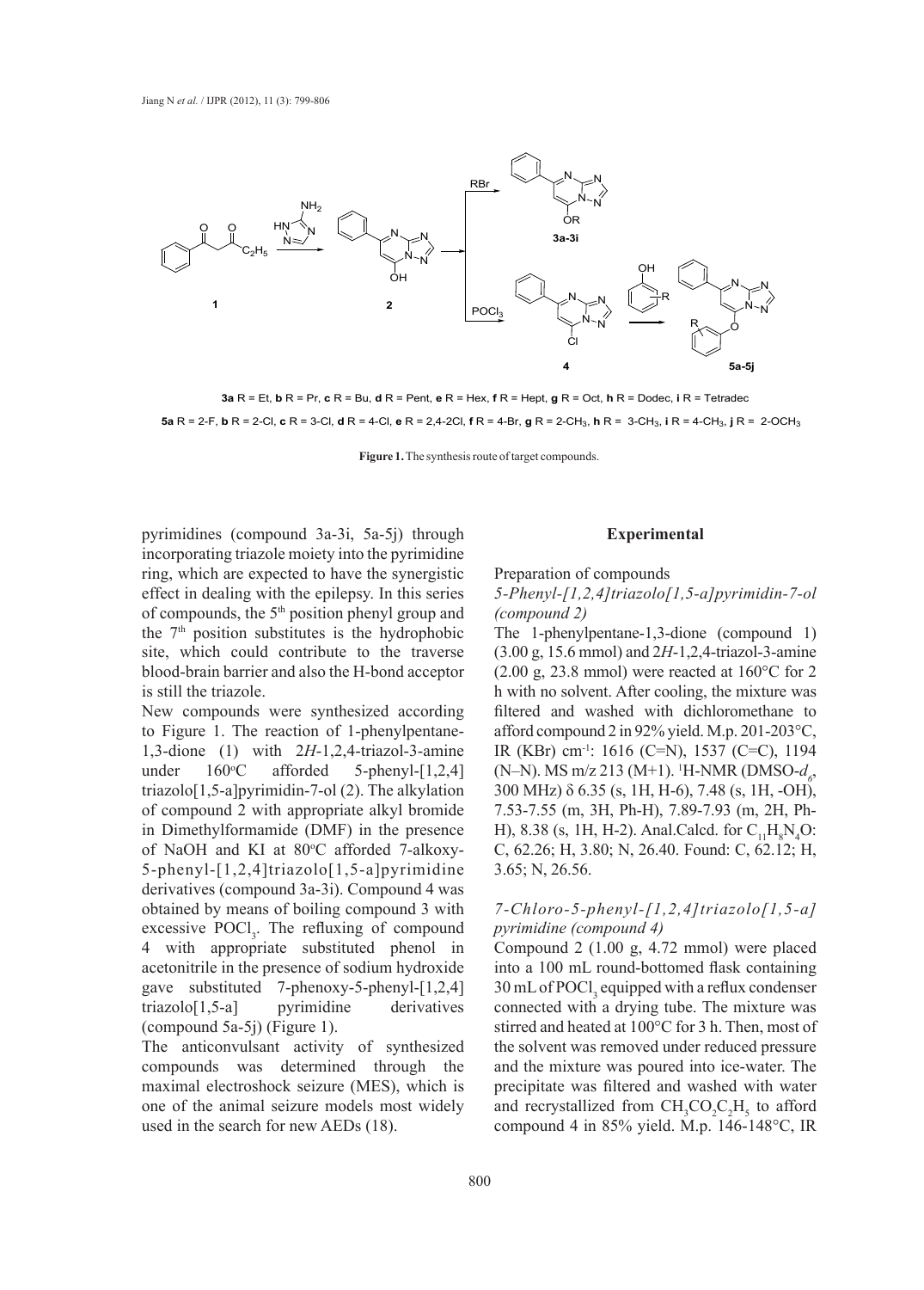*Synthesis of Novel 7-Substituted-5-phenyl-[1,2,4]triazolo[1,5-a] Pyrimidines*

(KBr) cm-1: 1636 (C=N), 1557 (C=C), 1213 (N– N). MS m/z 231 (M+1). <sup>1</sup>H-NMR (CDCl<sub>3</sub>, 300) MHz) δ7.72 (s, 1H, H-6), 7.56-7.66 (m, 3H, Ph-H), 8.19-8.22 (m, 2H, Ph-H), 8.59 (s, 1H, H-2). Anal.Calcd. for  $C_{11}H_7CN_4$ : C, 57.28; H, 3.06; N, 24.29. Found: C, 57.13; H, 3.22; N, 24.44.

# *7-Alkoxy-5-phenyl-[1,2,4]triazolo[1,5-a] pyrimidine derivatives (compounds 3a-3i)*

Compound 2 (0.30 g, 1.42 mmol) and NaOH (0.06 g, 1.50 mmol) were placed into a 100 mL round-bottomed flask containing 30 mL of DMF. After the mixture was stirred and heated at 80°C for 3 h, various kinds of substituted alkyl bromide (1.68 mmol) and KI (1.68 mmol) were added. After stirring for about 16 h, the solvent was removed under reduced pressure. The mixture was extracted twice with dichloromethane. The dichloromethane layer was dried over anhydrous  $MgSO<sub>4</sub>$ . The evaporation of the solvents got a crude product, which was purified through silica gel column chromatography with  $CH_2Cl_2$  and  $CH<sub>3</sub>OH$  (30:1) to obtain compounds 3a-3i. The yield, melting point and spectral data of each compound were given below.

## *Substituted 7-phenoxy -5-phenyl-[1,2,4] triazolo[1,5-a]pyrimidine derivatives (compounds5a-5j)*

Various kinds of Substituted phenol (1.50 mmol) and NaOH (0.06 g, 1.50 mmol) were placed into a 100 mL round-bottomed flask containing 30 mL of  $CH<sub>3</sub>CN$ . After the mixture was stirred and heated at 80°C for 1 h, Compound 4 (0.3 g, 1.30 mmol) was added. Following the stirring for about 5 h, the solvent was removed under reduced pressure. The mixture was extracted twice with dichloromethane. The dichloromethane layer was dried over anhydrous  $MgSO<sub>4</sub>$ . The evaporation of solvents get a crude product, which was purified by silica gel column chromatography with  $CH_2Cl_2$  and  $CH_3OH (25.1)$ to obtain compounds 5a-5j. The yield, melting point and spectral data of each compound were given below.

*7-Ethoxy-5-phenyl-[1,2,4]triazolo[1,5-a] pyrimidine (compound 3a)*  $M.p. > 270^{\circ}C$ ; yield  $27.5\%$ ; <sup>1</sup>H-NMR (CDCl<sub>3</sub>,

300 MHz)  $\delta$  1.63 (t, 3H,  $J = 7.3$  Hz,  $-CH_3$ ), 4.28

 $(q, 2H, J = 7.3 Hz, -OCH<sub>2</sub>-), 6.72 (s, 1H, H-6),$ 7.47-7.49 (m, 3H, Ph-H), 8.00-8.03 (m, 2H, Ph-H), 8.15 (s, 1H, H-2); IR (KBr) cm-1: 1680 (C=N), 1537 (C=C), 1146 (N–N); MS m/z 241 (M+1); Anal.Calcd. for  $C_{13}H_{12}N_4O$ : C, 64.99; H, 5.03; N, 23.32. Found: C, 64.86; H, 5.12; N, 23.50.

# *7-Propoxy-5-phenyl- [1,2,4]triazolo[1,5-a] pyrimidine (compound 3b)*

M.p. 228-230°C; yield 39.7%. <sup>1</sup>H-NMR (CDCl<sub>3</sub>, 300 MHz)  $\delta$  1.07 (t, 3H,  $J = 7.4$  Hz,  $-CH_3$ ), 1.96-2.08 (m, 2H,  $-CH_2$ -), 4.18 (t, 2H,  $J = 7.2$ ) Hz,  $-OCH_2$ -), 6.72 (s, 1H, H-6), 7.47-7.49 (m, 3H, Ph-H), 8.00-8.03 (m, 2H, Ph-H), 8.11 (s, 1H, H-2); IR (KBr) cm<sup>-1</sup>: 1681 (C=N), 1538 (C=C), 1146 (N–N); MS m/z 255 (M+1); Anal.Calcd. for  $C_{14}H_{14}N_4O$ : C, 66.13; H, 5.55; N, 22.03. Found: C, 66.32; H, 5.66; N, 22.11.

# *7-Butoxy-5-phenyl-[1,2,4]triazolo[1,5-a] pyrimidine (compound 3c)*

M.p. 209-210°C; yield 42.2%. <sup>1</sup>H-NMR (CDCl<sub>3</sub>, 300 MHz)  $\delta$  1.03 (t, 3H,  $J = 7.3$  Hz,  $-CH_3$ ), 1.40-1.52 (m, 2H,  $-CH_2$ -), 1.90-2.01 (m, 2H,  $-CH_2$ -), 4.21 (t, 2H,  $J = 7.2$  Hz,  $-CCH_2$ -), 6.72 (s, 1H, H-6), 7.47-7.49 (m, 3H, Ph-H), 8.00-8.03 (m, 2H, Ph-H), 8.13 (s, 1H, H-2); IR (KBr) cm-1 : 1681 (C=N), 1540 (C=C), 1150 (N–N); MS m/z 269 (M+1); Anal.Calcd. for  $C_{15}H_{16}N_4O$ : C, 67.15; H, 6.01; N, 20.88. Found: C, 67.28; H, 6.13; N, 20.99.

## *7-Pentyloxy-5-phenyl-[1,2,4]triazolo[1,5-a] pyrimidine (compound 3d)*

M.p. 168-171°C; yield 39.6%. <sup>1</sup>H-NMR (CDCl<sub>3</sub>, 300 MHz)  $\delta$  0.94 (t, 3H,  $J = 6.5$  Hz,  $-CH_3$ ), 1.41-1.44 (m, 4H,  $-(CH<sub>2</sub>)<sub>2</sub>$ -), 1.95-2.00 (m, 2H,  $-CH_2$ -), 4.20 (t, 2H,  $J = 7.3$  Hz,  $-CH_2$ -), 6.73 (s, 1H, H-6), 7.47-7.49 (m, 3H, Ph-H), 8.00-8.03 (m, 2H, Ph-H), 8.11 (s, 1H, H-2); IR (KBr) cm-1 : 1683 (C=N), 1543 (C=C), 1153 (N–N); MS m/z 283 (M+1); Anal.Calcd. for  $C_{16}H_{18}N_4O$ : C, 68.06; H, 6.43; N, 19.84. Found: C, 68.23; H, 6.61; N, 19.62.

# *7-Hexyloxy-5-phenyl-[1,2,4]triazolo[1,5-a] pyrimidine (compound 3e)*

M.p. 157-160°C; yield 29.1%. 'H-NMR (CDCl<sub>3</sub>, 300 MHz)  $\delta$  0.90 (t, 3H,  $J = 6.9$  Hz, -CH<sub>3</sub>), 1.35-1.39 (m, 6H,  $-(CH<sub>2</sub>)<sub>3</sub>$ -), 1.95-1.99 (m, 2H,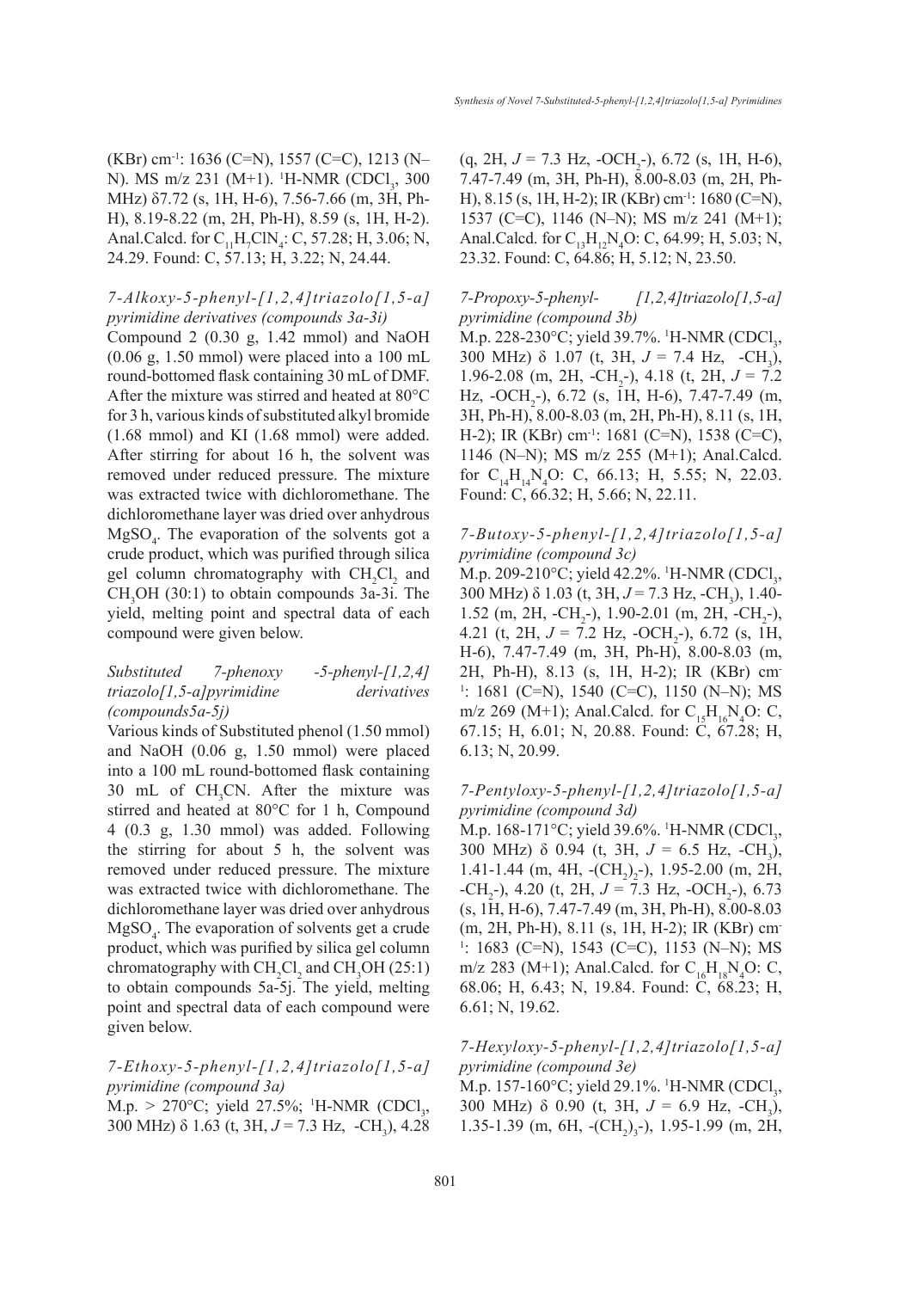$-CH_2$ -), 4.20 (t, 2H,  $J = 7.3$  Hz,  $-CH_2$ -), 6.72 (s, 1H, H-6), 7.47-7.49 (m, 3H, Ph-H), 8.00-8.03 (m, 2H, Ph-H), 8.12 (s, 1H, H-2); IR (KBr) cm-1 : 1683 (C=N), 1543 (C=C), 1152 (N–N); MS m/z 297 (M+1); Anal.Calcd. for  $C_{17}H_{20}N_4O$ : C, 68.89; H, 6.80; N, 18.90. Found: C, 68.71; H, 6.93; N, 18.75.

#### *7-Heptyloxy-5-phenyl-[1,2,4]triazolo[1,5-a] pyrimidine (compound 3f)*

M.p. 139-141°C; yield 33.7%. <sup>1</sup>H-NMR (CDCl<sub>3</sub>, 300 MHz)  $\delta$  0.89 (t, 3H,  $J = 6.9$  Hz,  $\text{-CH}_3$ ), 1.30-1.41 (m, 8H,  $-CH_2-CH_2-CH_2-CH_2-), 1.95-1.99$  $(m, 2H, -CH<sub>2</sub>^{-}), 4.20$  (t,  $2H, J = 7.2$  Hz,  $-OCH<sub>2</sub>^{-}),$ 6.73 (s, 1H, H-6), 7.48-7.50 (m, 3H, Ph-H), 8.00- 8.02 (m, 2H, Ph-H), 8.13 (s, 1H, H-2); IR (KBr) cm-1: 1684 (C=N), 1546 (C=C), 1158 (N–N); MS m/z 311 (M+1); Anal.Calcd. for  $C_{18}H_{22}N_4O$ : C, 69.65; H, 7.14; N, 18.05. Found: C, 69.42; H, 7.02; N, 18.21.

#### *7-Octyloxy-5-phenyl-[1,2,4]triazolo[1,5-a] pyrimidine (compound 3g)*

M.p. 125-128°C; yield 32.8%.  $H\text{-NMR (CDCl}_3$ , 300 MHz)  $\delta$  0.87 (t, 3H,  $J = 6.9$  Hz, -CH<sub>3</sub>),  $1.27 - 1.39$  (m, 10H,  $-(CH<sub>2</sub>)<sub>5</sub>$ -), 1.94-1.97 (m, 2H,  $-CH_2$ -), 4.20 (t, 2H,  $J = 7.2$  Hz,  $-CH_2$ -), 6.73 (s, 1H, H-6), 7.47-7.49 (m, 3H, Ph-H), 8.00-8.02 (m, 2H, Ph-H), 8.11 (s, 1H, H-2); IR (KBr) cm-1 : 1684 (C=N), 1545 (C=C), 1156 (N–N); MS m/z 325 (M+1); Anal.Calcd. for  $C_{19}H_{24}N_{4}O$ : C, 70.34; H, 7.46; N, 17.27. Found: C, 70.52; H, 7.33; N, 17.45.

## *7-Dodecyloxy-5-phenyl-[1,2,4]triazolo[1,5-a] pyrimidine (compound 3h)*

M.p. 117-119°C; yield 32.1%. <sup>1</sup>H-NMR (CDCl<sub>3</sub>, 300 MHz)  $\delta$  0.88 (t, 3H,  $J = 6.6$  Hz, -CH<sub>3</sub>), 1.25-1.40 (m, 18H,  $-(CH<sub>2</sub>)<sub>9</sub>$ -), 1.95-1.99 (m, 2H,  $-CH<sub>2</sub>$ -), 4.19 (t, 2H, J = 7.2 Hz, -OCH<sub>2</sub>-), 6.73 (s, 1H, H-6), 7.47-7.49 (m, 3H, Ph-H), 8.01-8.02 (m, 2H, Ph-H), 8.09 (s, 1H, H-2); IR (KBr) cm-1: 1688 (C=N), 1551 (C=C), 1160 (N–N); MS m/z 381 (M+1); Anal.Calcd. for  $C_{23}H_{32}N_4O$ : C, 72.60; H, 8.48; N, 14.72. Found: C, 72.82; H, 8.66; N, 14.50.

## *7-Tetradecyloxy-5-phenyl-[1,2,4]triazolo[1,5-a] pyrimidine (compound 3i)*

M.p. 106-109°C; yield 41.6%. <sup>1</sup>H-NMR (CDCl<sub>3</sub>, 300 MHz) δ 0.88 (t, 3H, *J* = 6.6 Hz, -CH<sub>3</sub>), 1.25-

1.40 (m, 22H,  $-(CH<sub>2</sub>)<sub>11</sub>$ -), 1.94-1.97 (m, 2H,  $-CH_2$ -), 4.20 (t, 2H,  $J = 7.2$  Hz,  $-CH_2$ -), 6.72 (s, 1H, H-6), 7.47-7.49 (m, 3H, Ph-H), 8.00-8.03 (m, 2H, Ph-H), 8.11 (s, 1H, H-2); IR (KBr) cm-1 : 1689 (C=N), 1551 (C=C), 1159 (N–N); MS m/z 409 (M+1); Anal.Calcd. for  $C_{25}H_{36}N_{4}O$ : C, 73.49; H, 8.88; N, 13.71. Found: C, 73.71; H, 8.79; N, 13.93.

# *7-(4-Fluorophenoxy)-5-phenyl-[1,2,4] triazolo[1,5-a]pyrimidine (compound 5a)*

M.p. 160-162°C; yield 61.1%. <sup>1</sup>H-NMR (CDCl<sub>3</sub>, 300 MHz) δ 6.59 (s, 1H, H-6), 7.25-7.30 (m, 2H, Ph-H), 7.36 (d, 2H, *J* = 7.9 Hz, Ph-H), 7.46-7.54 (m, 3H, Ph-H), 8.01 (d, 2H, *J* = 7.9 Hz, Ph-H), 8.55 (s, 1H, H-2); IR (KBr) cm-1: 1628 (C=N), 1543 (C=C), 1196 (N–N); MS m/z 307 (M+1); Anal.Calcd. for  $C_{17}H_{11}FN_4O$ : C, 66.66; H, 3.62; N, 18.29. Found: C, 66.82; H,3.46; N, 18.34. *7-(2-Chlorophenoxy)-5-phenyl-[1,2,4] triazolo[1,5-a]pyrimidine (compound 5b)* M.p. 158-161°C; yield 63.5%. <sup>1</sup>H-NMR (CDCl<sub>3</sub>, 300 MHz) δ 6.49 (s, 1H, H-6), 7.42-7.49 (m, 6H, Ph-H), 7.63-7.66 (m, 1H, Ph-H), 7.99-8.02 (m, 2H, Ph-H), 8.57 (s, 1H, H-2); IR (KBr) cm-1 : 1627 (C=N), 1542 (C=C), 1208 (N–N); MS m/z 323 (M+1); Anal.Calcd. for  $C_{17}H_{11}CN_4O$ : C, 63.26; H, 3.44; N, 17.36. Found: C, 63.02; H, 3.29; N, 17.45.

#### *7-(3-Chlorophenoxy)-5-phenyl-[1,2,4] triazolo[1,5-a]pyrimidine (compound 5c)*

M.p. 144-147°C; yield 28.6%. 1 H-NMR (CDCl<sub>3</sub>, 300 MHz)  $\delta$  6.70 (s, 1H, H-6), 7.71-7.54 (m, 7H, Ph-H), 8.03-8.05 (m, 2H, Ph-H), 8.60 (s, 1H, H-2); IR (KBr) cm-1: 1625 (C=N), 1544 (C=C), 1207 (N–N); MS m/z 323 (M+1); Anal.Calcd. for  $C_{17}H_{11}CIN_4O$ : C, 63.26; H, 3.44; N, 17.36. Found: C, 63.12; H, 3.31; N, 17.52.

## *7-(4-Chlorophenoxy)-5-phenyl-[1,2,4] triazolo[1,5-a]pyrimidine (compound 5d)*

M.p. 146-148°C; yield 62.5%. <sup>1</sup>H-NMR  $(CDCl<sub>3</sub>, 300 MHz)$  δ 6.62 (s, 1H, H-6), 7.33 (d, 2H, *J* = 8.0 Hz, Ph-H), 7.46-7.57 (m, 5H, Ph-H), 8.02 (d, 2H, *J* = 8.0 Hz, Ph-H), 8.54 (s, 1H, H-2); IR (KBr) cm-1: 1625 (C=N), 1547 (C=C), 1210 (N–N); MS m/z 323 (M+1); Anal.Calcd. for  $C_{17}H_{11}CIN_4O$ : C, 63.26; H, 3.44; N, 17.36. Found: C, 63.19; H, 3.38; N, 17.49.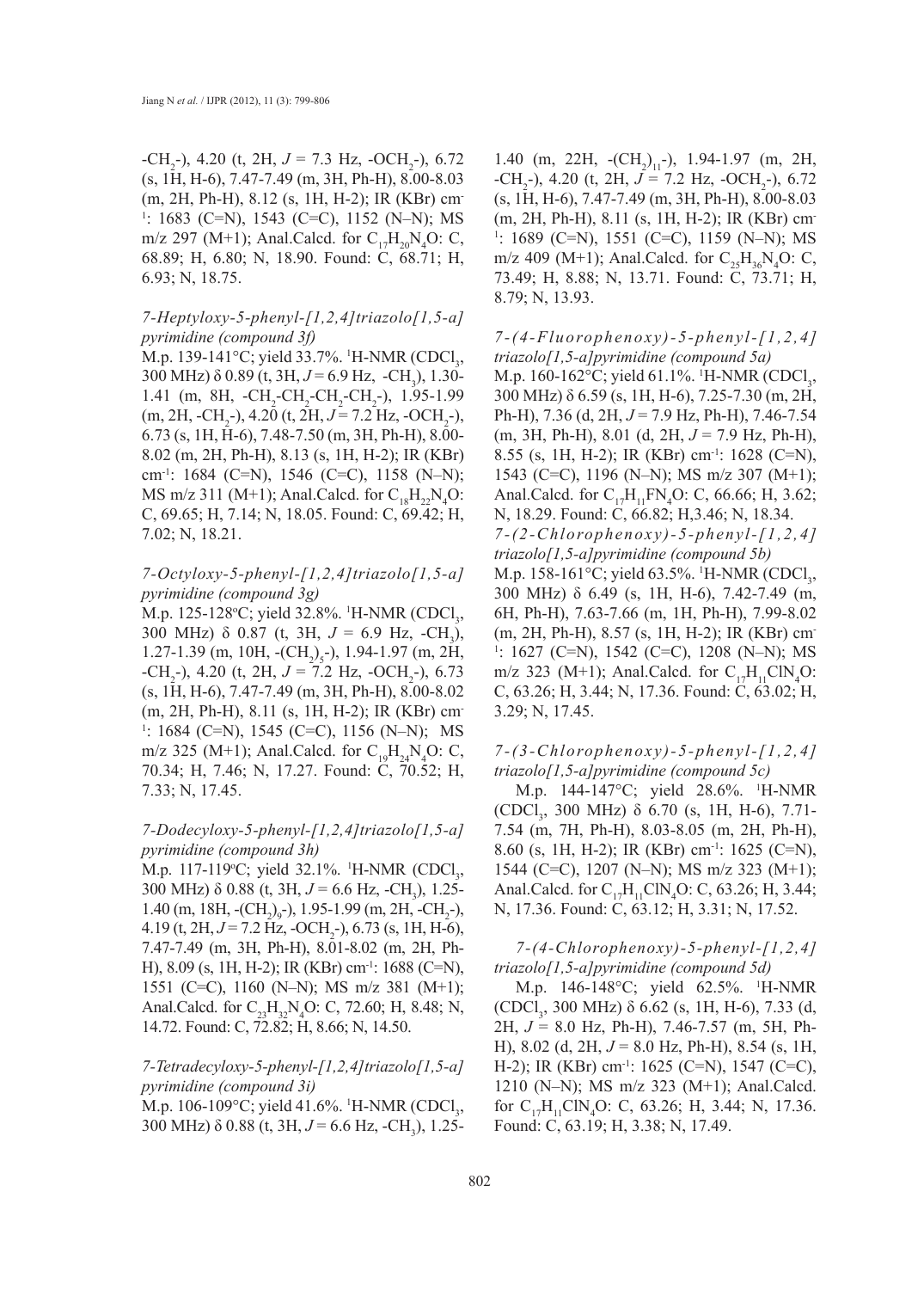*7-(2,4-Dichlorophenoxy)-5-phenyl-[1,2,4] triazolo[1,5-a]pyrimidine (compound 5e)*

M.p. 211-214°C; yield 41.9%. 1 H-NMR  $(CDCl<sub>3</sub>, 300 MHz)$  δ 6.50 (s, 1H, H-6), 7.32-7.51 (m, 5H, Ph-H), 7.65-7.66 (m, 1H, Ph-H), 8.01- 8.03 (m, 2H, Ph-H), 8.57 (s, 1H, H-2); IR (KBr) cm<sup>-1</sup>: 1626 (C=N), 1545 (C=C), 1204 (N–N); MS m/z 357 (M+1); Anal.Calcd. for  $C_{17}H_{10}Cl_2N_4O$ : C, 57.16; H, 2.82; N, 15.69. Found: C, 57.32; H, 2.70; N, 15.84.

*7-(4-Bromophenoxy)-5-phenyl-[1,2,4] triazolo[1,5-a]pyrimidine (compound 5f)*

M.p. 143-145°C; yield 55.0%. 1 H-NMR  $(CDCl<sub>3</sub>, 300 MHz)$  δ 6.63 (s, 1H, H-6), 7.27 (d, 2H, *J* = 7.4 Hz, Ph-H), 7.47-7.53 (m, 3H, Ph-H), 7.72 (d, 2H, *J* = 7.4 Hz, Ph-H), 8.01-8.04 (m, 2H, Ph-H), 8.55 (s, 1H, H-2); IR (KBr) cm-1 : 1622 (C=N), 1539 (C=C), 1211 (N–N); MS m/z 367 (M+1); Anal.Calcd. for  $C_{17}H_{11}BrN_4O$ : C, 55.61; H, 3.02; N, 15.26. Found: C, 55.75; H, 3.13; N, 15.39.

## *7-(2-Methylphenoxy)-5-phenyl-[1,2,4] triazolo[1,5-a]pyrimidine (compound 5g)*

M.p. 118-120°C; yield 61.5%. <sup>1</sup>H-NMR (CDCl<sub>3</sub>, 300 MHz)  $\delta$  2.29 (s, 3H, -CH<sub>3</sub>), 6.49 (s, 1H, H-6), 7.28-7.29 (m, 1H, Ph-H), 7.36- 7.48 (m, 6H, Ph-H), 7.96-8.00 (m, 2H, Ph-H), 8.55 (s, 1H, H-2); IR (KBr) cm-1: 1612 (C=N), 1544(C=C), 1165 (N–N); MS m/z 303 (M+1); Anal.Calcd. for  $C_{18}H_{14}N_4O$ : C, 71.51; H, 4.67; N, 18.53. Found: C, 71.66; H, 4.59; N, 18.69.

## *7-(3-Methylphenoxy)-5-phenyl-[1,2,4] triazolo[1,5-a]pyrimidine (compound 5h)*

M.p. 123-126°C; yield 61.6%. 1 H-NMR (CDCl<sub>3</sub>, 300 MHz)  $\delta$  2.46 (s, 1H, CH<sub>3</sub>), 6.64 (s, 1H, H-6), 7.15-7.49 (m, 7H, Ph-H), 8.00-8.03 (m, 2H, Ph-H), 8.56 (s, 1H, H-2); IR (KBr) cm-1 : 1611 (C=N), 1545 (C=C), 1163 (N–N);MS m/z 303 (M+1); Anal.Calcd. for  $C_{18}H_{14}N_{4}O$ : C, 71.51; H, 4.67; N, 18.53. Found: C, 71.65; H, 4.79; N, 18.66.

*7-(4-Methylphenoxy)-5-phenyl- [1,2,4] triazolo[1,5-a]pyrimidine (compound 5i)*

M.p. 167-169°C; yield 50.9%. 1 H-NMR  $(CDCI_3, 300 MHz)$   $\delta$  2.46 (s, 3H, -CH<sub>3</sub>), 6.61 (s, 1H, H-6), 7.25 (d, 2H, *J* = 8.0 Hz, Ph-H), 7.347.49 (m, 5H, , Ph-H), 7.99-8.02 (m, 3H, Ph-H), 8.01 (d, 2H, *J* = 8.0 Hz, Ph-H), 8.53 (s, 1H, H-2); IR (KBr) cm-1: 1614 (C=N), 1547 (C=C), 1165 (N–N); MS m/z 303 (M+1); Anal.Calcd. for  $C_{18}H_{14}N_{4}O$ : C, 71.51; H, 4.67; N, 18.53. Found: C, 71.36; H, 4.82; N, 18.66.

# *7-(2-Methoxyphenoxy)-5-phenyl-[1,2,4] triazolo[1,5-a]pyrimidine (compound 5j)*

M.p. 166-168°C; yield 43.5%. <sup>1</sup>H-NMR (CDCl<sub>3</sub>, 300 MHz)  $\delta$  3.80 (s, 3H, -OCH<sub>3</sub>), 6.52 (s, 1H, H-6), 7.12-7.15 (m, 2H, Ph-H), 7.36- 7.48 (m, 5H, Ph-H), 7.99-8.02 (m, 2H, Ph-H), 8.55 (s, 1H, H-2); IR (KBr) cm-1: 1610 (C=N), 1542(C=C), 1163(N–N); MS m/z 307 (M+1); Anal.Calcd. for  $C_{18}H_{14}N_4O_2$ : C, 67.91; H, 4.43; N, 17.60. Found: C, 67.76; H, 4.37; N, 17.74.

#### *Pharmacology*

Kunming mice (supplied from the Laboratory of Animal Research, Yanbian University, China) weighting 18-22 g were used for pharmacological study. Animals were allowed free access to food and water except during the experiment and housed at controlled room temperature with 12 h light/dark schedule. All compounds were dissolved in Dimethyl sulfoxide DMSO with the injection volume of 0.05 mL per 20 g, which had no effect on the test system.

## *Anticonvulsant activity in the maximal electroshock seizure (MES) test*

Anticonvulsant activity of the synthesized compounds was determined through the evaluation of the compounds ability to protect mice against MES-induced seizures. The MES test was carried out by the methods described in the ADD of the National Institutes of Health (USA) (18, 19). Seizures were elicited with a 60 Hz alternating current of 50 mA intensity in mice. The current was applied via corneal electrodes for 0.2 s. Protection against the spread of MESinduced seizures was defined as the abolition of tonic maximal extension of the hind leg. At 30 min after the administration of compounds, the activities were evaluated in MES test. In phase-I screening, each compound was administered at the dose levels of 100 mg/Kg for evaluating the preliminary anticonvulsant activity. For the determination of median effective dose  $(ED_{50})$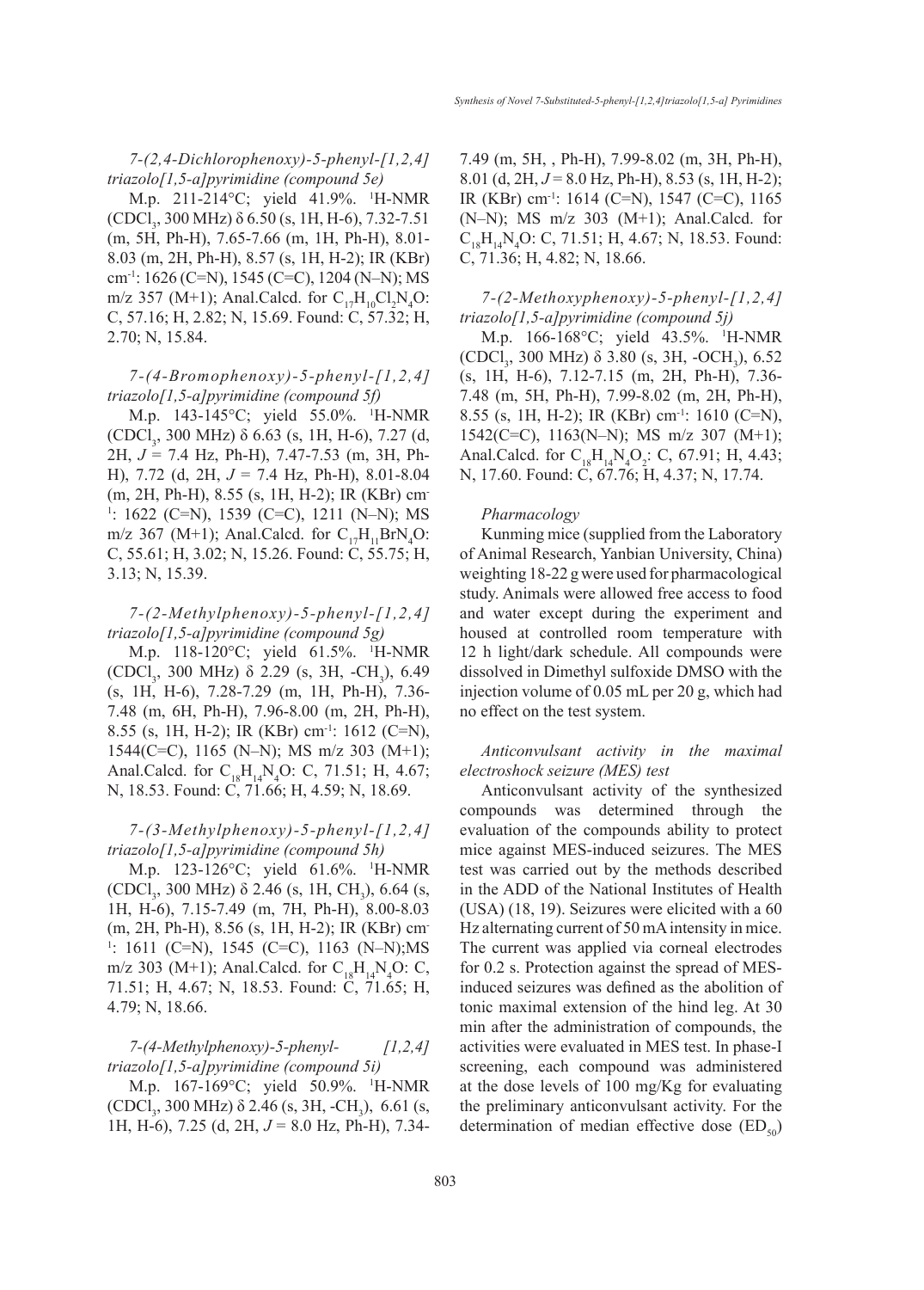

**Table 1.** The phase I data of compounds 3a-3i, 5a-5j in the MES in mice (IP).

| Compds.        | $\mathbb{R}$       | MES <sup>a</sup> (100 mg/Kg) |
|----------------|--------------------|------------------------------|
| 3a             | $-C_2H_5$          | 0/6                          |
| 3 <sub>b</sub> | $-C_3H_7$          | 0/6                          |
| 3 <sub>c</sub> | $-C4H0$            | 1/6                          |
| 3d             | $-C_{5}H_{11}$     | 2/6                          |
| 3 <sub>e</sub> | $-C_6H_{13}$       | 2/6                          |
| 3f             | $-C_{7}H_{15}$     | 6/6                          |
| 3g             | $-C_8H_{17}$       | 4/6                          |
| 3 <sub>h</sub> | $-C_{12}H_{25}$    | 3/6                          |
| 3i             | $-C_{14}H_{29}$    | 0/6                          |
| 5a             | $-C_6H_4(p-F)$     | 0/6                          |
| 5 <sub>b</sub> | $-C6H4(o-Cl)$      | 0/6                          |
| 5c             | $-C6H4(m-Cl)$      | 0/6                          |
| 5d             | $-C6H4(p-Cl)$      | 0/6                          |
| 5e             | $-C6H3(2, 4-Cl2)$  | 0/6                          |
| 5f             | $-C6H4(p-Br)$      | 0/6                          |
| 5g             | $-C_6H_4(o-CH_3)$  | 0/6                          |
| 5 <sub>h</sub> | $-C6H4(m-CH3)$     | 0/6                          |
| 5i             | $-C6H4(p-CH3)$     | 0/6                          |
| 5j             | $-C_6H_4(o-OCH_3)$ | 0/6                          |

a Maximal electroshock test (number of animals protected/ number of animals tested) (the number of mice is six).

and the median toxic dose  $(TD_{50})$ , the phase-II screening was prepared. Groups of 10 mice were given a range of intraperitoneal doses of the tested compound until at least three points were established in the range of 10-90% seizure protection or minimal observed neurotoxicity. From the plot of this data, the respective  $ED_{50}$ and  $TD_{50}$  values, 95% confidence intervals, slope of the regression line, and the standard error of the slope were calculated with the statistical software SPSS 13.0.

#### *Neurotoxicity screening (NT)*

The neurotoxicity of the compounds was measured in mice through the rotarod test (19, 20). The mice were trained to stay on a rotarod with a diameter of 3.2 cm that rotates at 10 rpm. Trained animals were given IP-injection of the

test compounds. Neurotoxicity was indicated by the inability of the animal to maintain equilibrium on the rod for at least 1 min in each of the trials.

#### **Results and Discussion**

The maximal electroshock (MES) model was carried out to preliminary evaluate (phase I) the prepared compounds (compounds 3a-3i, 5a-5j) for the anticonvulsant activity. As shown in Table 1, some of the compounds were active in the MES test in dose of 100 mg/Kg, the indicative of their ability to prevent seizure spread. Among alkoxy group substituted derivatives (compounds 3a-3i), compounds 3c-3h showed protection against MES-induced seizure in varying degrees at the dose of 100 mg/Kg. Compound 3f was the best one as its complete protection. Among phenoxy group substituted derivatives (compounds 5a-5j), none showed protection against MES-induced seizure at dose of 100 mg/Kg. The weak activity of 5a-5j may be due to the big size of their phenoxy group in 7<sup>th</sup> position, which may reduce the affinity between the triazole and receptor. For the alkoxy substituted derivatives (compounds 3a-3i), the length of the alkoxyl chain appeared to have impact on the anticonvulsant activity of them. From 3c to 3f, as the alkoxyl chain length increased, the anticonvulsant activity was gradually increased with the compound 3f (with the *n*-heptyloxy group in  $7<sup>th</sup>$  position) being the most active compound. The trend reversed, however, when the alkyl chain had more than seven carbon atoms (compounds 3f-3h). Obviously, the activity curve of the alkyl chain substituted derivatives is bell-shaped with a maximum activity peak. Compound 3f, with the maximum activity in this series of compounds, reflected the optimal partition coefficient associated with the easiest crossing of the biological membranes and the optimal stereo configuration.

As a result of preliminary screening, compound 3f was subjected to phase II trials for the quantification of its anticonvulsant activity (indicated with  $ED_{50}$ ) and neurotoxicity (indicated with  $TD_{50}$ ) in mice. Results of the quantitative test for 3f, along with the data on the standard drugs valproate and carbamazepine, are reported in Table 2. Compound 3f, which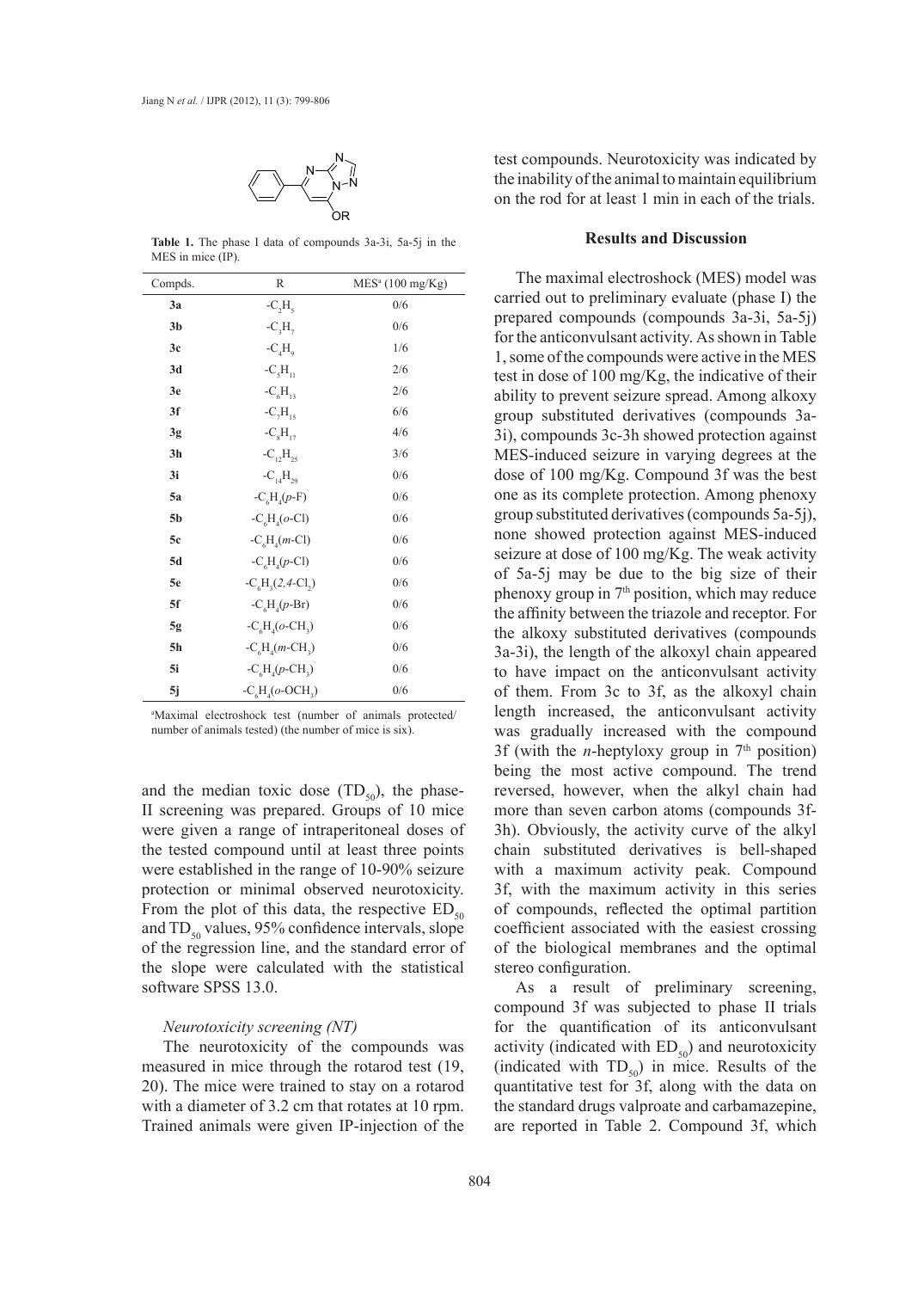| Compds.       |                | $ED_{so}(mg \cdot Kg^{-1})$ | $TD_{50}(mg \cdot Kg^{-1})$ | $PI(TD_{50}/ED_{50})$ |
|---------------|----------------|-----------------------------|-----------------------------|-----------------------|
| 3f            | $-C_{7}H_{15}$ | 84.9 (74.3-97.0)            | 509.2 (476.3-544.4)         | 6.0                   |
| Valproate     |                | 272.0 (247.1-338.8)         | 426.1 (369.4-450.3)         | 1.6                   |
| Carbamazepine | -              | $11.8(8.5-16.4)$            | 76.1 (55.8-103.7)           | 6.4                   |

**Table 2.** Phase II quantitative anticonvulsant data in mice (IP).

**Table 3.** PTZ-induced seizure test data of 3f in mice (IP)

| Compds. | Dose $(mg/mg)$ | Number of animals | Number of seizures |
|---------|----------------|-------------------|--------------------|
| Control |                | 10                | 10                 |
| 3f      | 100            | 10                | 10                 |
| 3f      | 200            | 10                | 10                 |
|         |                |                   |                    |

gave an  $ED_{50}$  value of 84.9 mg/Kg, displayed a weaker anticonvulsant activity compared to carbamazepine ( $ED_{50} = 11.8$  mg/Kg), but a higher activity compared to valproate ( $ED_{50} = 272$  mg/ Kg). Moreover, 3f showed a higher  $TD_{50}$ -value  $(TD_{50} = 509.2)$  in comparison to carbamazepine  $(TD_{50} = 76.1)$  and valproate  $(TD_{50} = 426)$ , which make its PI value close to carbamazepine and higher than valproate.

For further exploring the anticonvulsant activity of these compounds, PTZ-induced seizure model was made to 3f. As shown in Table 3, no protection was observed at the 100 mg/Kg and 200 mg/Kg doses, which suggested that compound 3f cannot be against the seizure induced by PTZ. PTZ has been reported to produce seizures by inhibiting γ-aminobutyric acid (GABA) neurotransmission. GABA is the main inhibitory neurotransmitter in the brain, and is widely implicated in epilepsy. From the data of Table 3, it is speculated that the mechanism of the novel compounds' action may not involve in the GABAergic neurotransmission.

In conclusion, most of these compounds possessed the weak anticonvulsant effect under dose of 100 mg/Kg, which did not achieve the previously designed expectation, and showed lower activity compared to the compounds with similar chemical structures previously synthesized in our laboratory.

#### **Acknowledgment**

This work was supported by the National Natural Science Foundation of China (No. 30860340).

#### **References**

- (1) Strine TW, Kobau R, Chapman DP, Thurman DJ, Price P and Balluz LS. Psychological distress, comorbidities, and health behaviors among U.S. adults with seizures: results from the 2002 National Health Interview Survey. *Epilepsia* (2005) 46: 1133-9.
- McNamara OJ, Brunton LL, Lazo JS and Parker KL. (2) (eds.) *The Pharmacological Basis of Therapeutics.* McGraw-Hill, New York (2006) 501-526.
- (3) Kwan P and Brodie MJ. Early identification of refractory epilepsy. *N. Engl. J. Med.* (2000) 342: 314- 319.
- (4) Spear BB. Pharmacogenetics and antiepileptic drugs. *Epilepsia* (2001) 42: 31-34.
- Rémi J, Hüttenbrenner A, Feddersen B and Noachtar S. (5) Carbamazepine but not pregabalin impairs eye control: a study on acute objective CNS side effects in healthy volunteers. *Epilepsy Res.* (2010) 88: 145-50.
- (6) Meador KJ. Newer anticonvulsants: dosing strategies and cognition in treating patients with mood disorders and epilepsy. *J. Clin. Psychiatry* (2003) 64 (Suppl. 8): 30-34.
- Belcastro V, Striano P, Gorgone G, Costa C, Ciampa (7) C, Caccamo D, Pisani LR, Oteri G, Marciani MG, Aguglia U, Striano S, Ientile R, Calabresi P and Pisani F. Hyperhomocysteinemia in epileptic patients on new antiepileptic drugs. *Epilepsia* (2010) 51: 274-279.
- Bootsma HP, Ricker L, Hekster YA, Hulsman J, (8) Lambrechts D, Majoie M, Schellekens A, Krom M and Aldenkamp AP. The impact of side effects on longterm retention in three new antiepileptic drugs. *Seizure* (2009) 18: 327-331.
- (9) Kennedy GM and Lhatoo SD. CNS adverse events associated with antiepileptic drugs. *CNS Drugs* (2008) 22: 739-760.
- $(10)$  Penovich PE and Willmore LJ. Use of a new antiepileptic drug or an old one as first drug for treatment of absence epilepsy. *Epilepsia* (2009) 50: 37-41.
- $(11)$  Xie ZF, Chai KY, Piao HR, Kwak KC and Quan ZS. Synthesis and anticonvulsant activity of 7-alkoxyl-